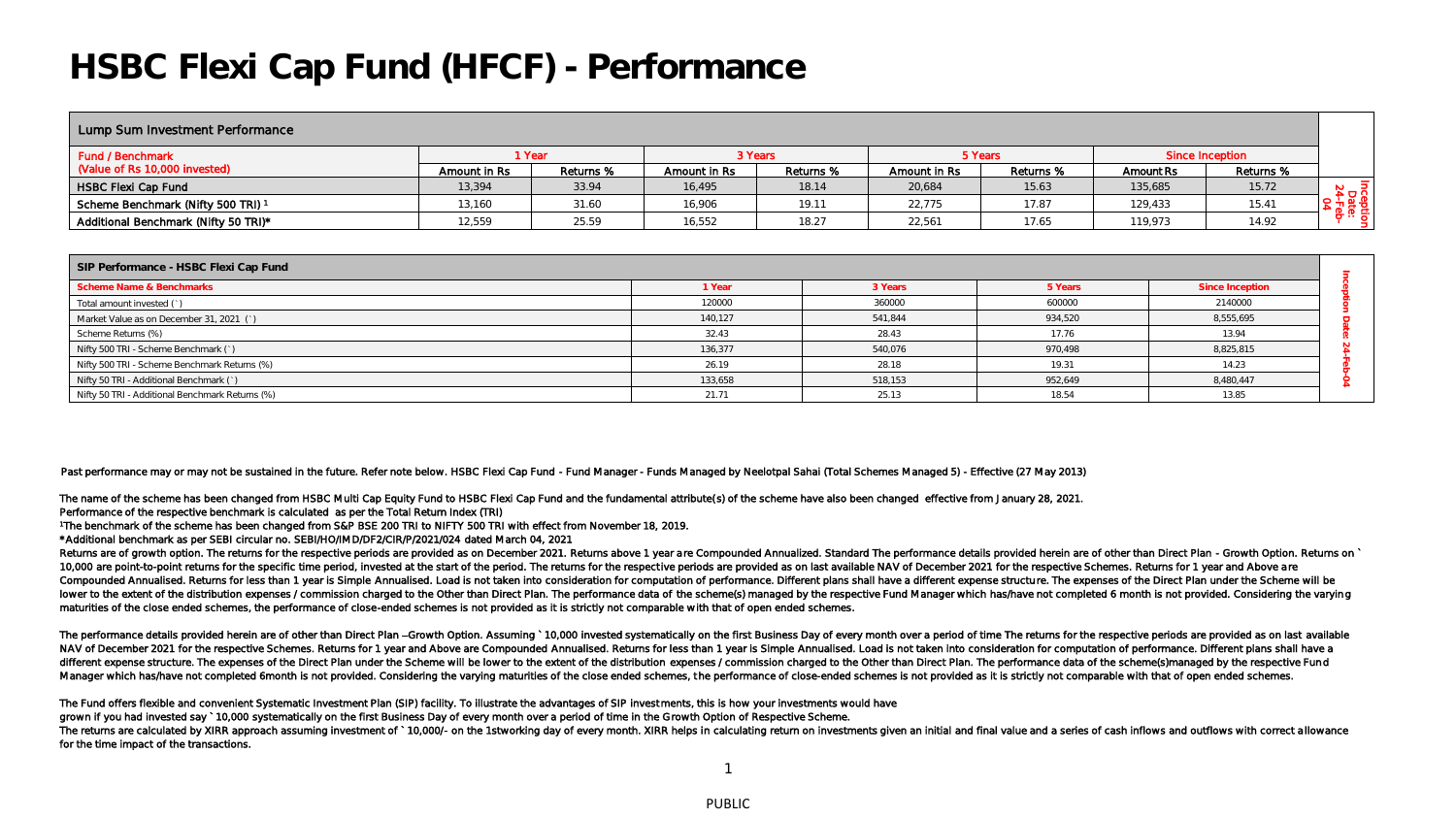# **Other Funds managed by the Fund Manager of HFCF - Performance**

| Performance of other funds managed by the Fund Manager                                                   |              |           |              |           |              |           |                 |           |                                      |
|----------------------------------------------------------------------------------------------------------|--------------|-----------|--------------|-----------|--------------|-----------|-----------------|-----------|--------------------------------------|
| Fund / Benchmark                                                                                         | 1 Year       |           | 3 Years      |           | 5 Years      |           | Since Inception |           |                                      |
| (Value of Rs 10,000 invested)                                                                            | Amount in Rs | Returns % | Amount in Rs | Returns % | Amount in Rs | Returns % | Amount Rs       | Returns % |                                      |
| HSBC Large Cap Equity Fund                                                                               | 12,270       | 22.70     | 16,363       | 17.82     | 20,682       | 15.62     | 320,982         | 19.95     |                                      |
| Scheme Benchmark (Nifty 50 TRI)                                                                          | 12,645       | 26.45     | 16,414       | 17.94     | 22,370       | 17.45     | <b>NA</b>       | <b>NA</b> | Inceptit<br>Date:<br>10-Dec-         |
| Additional Benchmark (S&P BSE Sensex TRI)*                                                               | 12,559       | 25.59     | 16,552       | 18.27     | 22,561       | 17.65     | 211,350         | 17.35     | S.                                   |
| HSBC Large and Mid Cap Equity Fund                                                                       | 13,508       | 35.08     | <b>NA</b>    | <b>NA</b> | <b>NA</b>    | <b>NA</b> | 16,278          | 19.27     | $\sim$<br>$\overline{5}$<br>$\infty$ |
| Scheme Benchmark (NIFTY Large Midcap 250 TRI)                                                            | 13,704       | 37.04     | <b>NA</b>    | <b>NA</b> | <b>NA</b>    | <b>NA</b> | 16,938          | 21.00     | nceptik<br>Date:<br>3-Mar-           |
| Additional Benchmark (Nifty 50 TRI)*                                                                     | 12,559       | 25.59     | <b>NA</b>    | <b>NA</b> | <b>NA</b>    | <b>NA</b> | 15,499          | 17.18     | $\vec{5}$                            |
| <b>HSBC Equity Hybrid Fund</b>                                                                           | 12,056       | 20.56     | 15,409       | 15.49     | <b>NA</b>    | <b>NA</b> | 15,989          | 15.82     |                                      |
| Scheme Benchmark (Composite index of CRISIL Composite Bond Fund<br>Index (30%) and S&P BSE 200 TRI (70%) | 11,974       | 19.74     | 15,634       | 16.05     | <b>NA</b>    | <b>NA</b> | 16,567          | 17.12     | Inceptio<br>Date:<br>22-Oct-1        |
| Additional Benchmark (Nifty 50 TRI)*                                                                     | 12,559       | 25.59     | 16,552       | 18.27     | <b>NA</b>    | <b>NA</b> | 17,583          | 19.32     | $\vec{a}$                            |

| Fund / Benchmark                     | <sup>1</sup> Year |           | Since Inception |           |  |
|--------------------------------------|-------------------|-----------|-----------------|-----------|--|
| Value of Rs10,000 invested)          | Amount in Rs      | Returns % | Amount in Rs    | Returns % |  |
| HSBC Focused Equity Fund             | 12.980            | 29.8C     | 16,385          |           |  |
| Scheme Benchmark (S&P BSE 200 TRI)   | 13,160            | 31.60     | 16,822          | 43.37     |  |
| Additional Benchmark (Nifty 50 TRI)* | 12,559            | 25.59     | 15,843          | 37.53     |  |

Past performance may or may not be sustained in the future. Refer note below. HSBC Large Cap Equity Fund - Fund Manager - Funds Managed by Neelotpal Sahai (Total Schemes Managed 5) - Effective (27 May 2013), HSBC Large and Manager - Funds Managed by Neelotpal Sahai (For Equity) Total Schemes Managed - 5 - Effective (28 March 2019) & Fund Manager - Funds Managed by Amaresh Mishra (For Equity) Total Schemes Managed -1 - Effective (23 July 2019 Fund Manager - Funds Managed by Neelotpal Sahal (For Equity) Total Schemes Managed - 5 - Effective (22 October 2018), Fund Manager - Funds Managed by Ranlithgopal K A (For Equity) Total Schemes Managed -1 - Effective (23 J Funds Managed by Kapil Puniabi (For Debt) Total Schemes Managed - 8 - Effective (18 February 2019), HSBC Focused Equity Fund - Fund Manager - Funds Managed by Neelotpal Sahal (For Equity) Total Schemes Managed - 5 - Effect Manager - Funds Managed by Gautam Bhupal (For Equity) Total Schemes Managed - 7 - Effective (29 July 2020)

Since Focused equity scheme has completed 1 year

The name of the scheme has been changed from HSBC Multi Cap Equity Fund to HSBC Flexi Cap Fund and the fundamental attribute( s) of the scheme have also been changed effective from January 28, 2021.

Performance of the respective benchmark is calculated as per the Total Return Index (TRI)

1The benchmark of the scheme has been changed from S&P BSE 200 TRI to NIFTY 500 TRI with effect from November 18, 2019.

\*Additional benchmark as per SEBI circular no. SEBI/HO/IMD/DF2/CIR/P/2021/024 dated March 04, 2021

Returns are of growth option. The returns for the respective periods are provided as on December 2021. Returns above 1 year are Compounded Annualized. Standard The performance details provided herein are of other than Dire 10,000 are point-to-point returns for the specific time period, invested at the start of the period. The returns for the respective periods are provided as on last available NAV of December 2021 for the respective Schemes. Annualised. Returns for less than 1 year is Simple Annualised. Load is not taken into consideration for computation of performance. Different plans shall have a different expense structure. The expenses of the Direct Plan of the distribution expenses / commission charged to the Other than Direct Plan. The performance data of the scheme(s) managed by the respective Fund Manager which has/have not completed 6 month is not provided. Considerin ended schemes, the performance of close-ended schemes is not provided as it is strictly not comparable with that of open ended schemes.

Pursuant to the circular issued by SEBI on 'Categorization and Rationalization of the Schemes', there has been change in the fundamental attribute(s) of the aforesaid scheme(s) effective from Mar 14, 2018. Since inception allotment of units.

schemes. Accordingly, the benchmark of the scheme has been classified as Tier 1 benchmark effective from 01 December 2021" 2 "SEBI vide its circular no. SEBI/HO/IMD/ IMD-II DF3/P/CIR/2021/652 dated October 27, 2021, on 'Guiding Principles for bringing uniformity in Benchmarks of Mutual Fund Schemes' has introduced two-tlered structure for benchm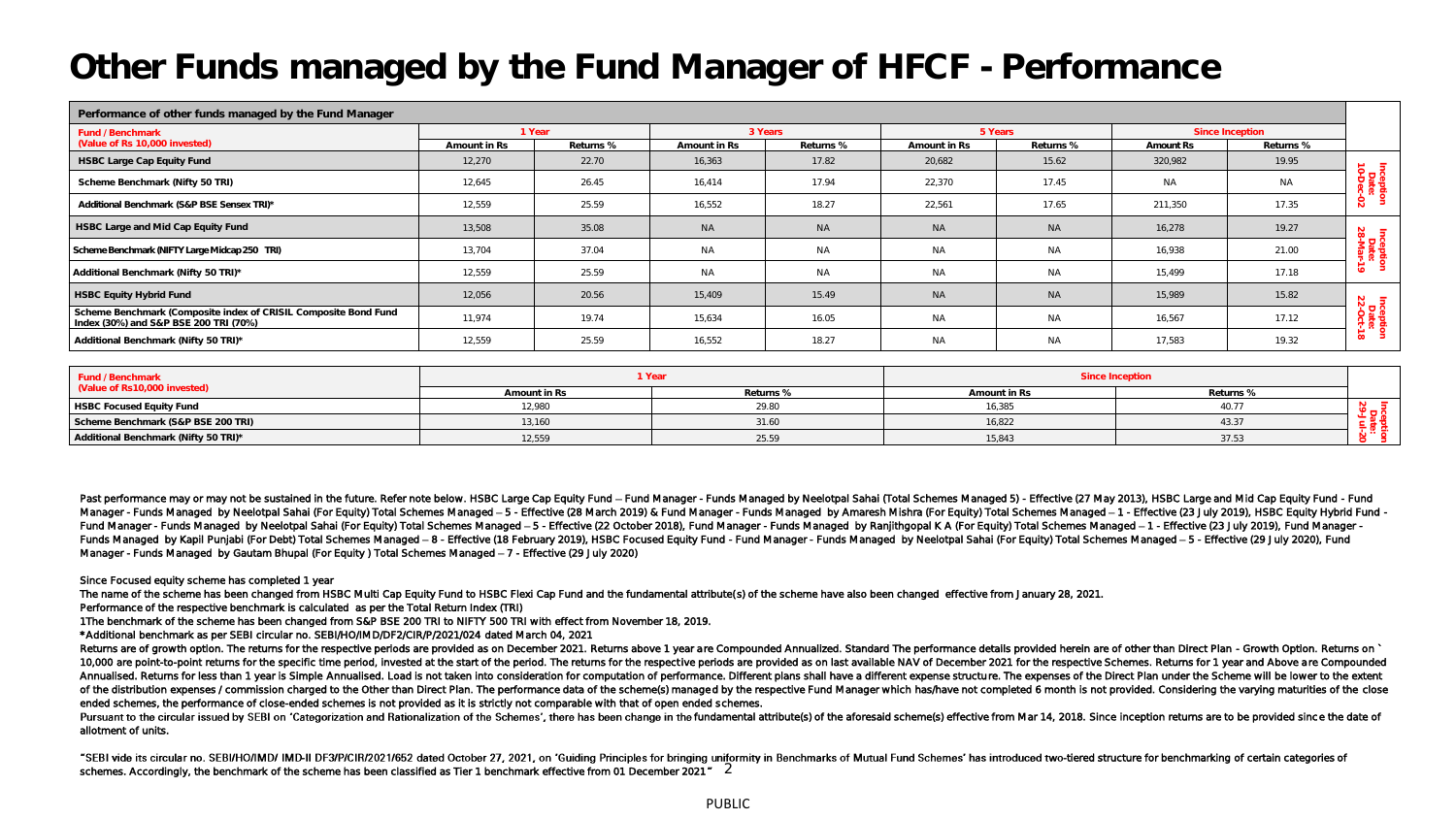### **Riskometers**

| HSBC Flexi Cap Fund Riskometer                                                                            |                                                                                                                                                                                                                                                                                                                                                                                                                                                                                                                                                                                                                                                                                                                                                                                                                                                                                                                          |                                                                                                           |  |  |  |  |  |
|-----------------------------------------------------------------------------------------------------------|--------------------------------------------------------------------------------------------------------------------------------------------------------------------------------------------------------------------------------------------------------------------------------------------------------------------------------------------------------------------------------------------------------------------------------------------------------------------------------------------------------------------------------------------------------------------------------------------------------------------------------------------------------------------------------------------------------------------------------------------------------------------------------------------------------------------------------------------------------------------------------------------------------------------------|-----------------------------------------------------------------------------------------------------------|--|--|--|--|--|
| <b>HSBC Flexi Cap Fund</b><br>Moderate Moderate<br>High<br>Low to<br>High<br>Moderate<br>Very High<br>Low | Flexi cap Fund - An open ended dynamic equityscheme investing across large cap, mid cap,<br>small cap stocks.<br>This product is suitable for investors who are seeking":<br>. To create wealth over long term.<br>. Invests in equity and equity related securities across market capitalisations.                                                                                                                                                                                                                                                                                                                                                                                                                                                                                                                                                                                                                      | Benchmark: NIFTY 500 TRI<br>Moderate Moderately<br>High<br>Low to<br>High<br>Moderate<br>Very High<br>Low |  |  |  |  |  |
| <b>RISKOMETER</b><br>Investors understand that their principal<br>will be at Very High risk               | #Investors should consult their financial advisers if in doubt about whether the product is<br>suitable for them.<br>Please note that the above risk-o-meter is as per the product labelling of the Scheme available as on the date of this<br>communication/ disclosure.' As per SEBI circular dated October 5, 2020 on product labelling (as amended from time<br>to time), risk-o-meter will be calculated on a monthly basis based on the risk value of the scheme portfolio based on<br>the methodology specified by SEBI in the above stated circular. The AMC shall disclose the risk-o-meter along with<br>portfolio disclosure for all their schemes on their respective website and on AMFI website within 10 days from the<br>close of each month. Any change in risk-o-meter shall be communicated by way of Notice cum Addendum and by<br>way of an e-mail or SMS to unitholders of that particular Scheme. | <b>RISKOMETER</b>                                                                                         |  |  |  |  |  |
|                                                                                                           | HSBC Large Cap Equity Fund Riskometer                                                                                                                                                                                                                                                                                                                                                                                                                                                                                                                                                                                                                                                                                                                                                                                                                                                                                    |                                                                                                           |  |  |  |  |  |
| <b>HSBC Large Cap Equity Fund</b>                                                                         | Large Cap Fund - An open ended equity scheme predominantly investing in large cap stocks                                                                                                                                                                                                                                                                                                                                                                                                                                                                                                                                                                                                                                                                                                                                                                                                                                 | Benchmark: Nifty 50 TRI                                                                                   |  |  |  |  |  |
| Moderate<br>Moderately<br>Low to<br>High<br>Moderate<br>Very High<br>Low<br><b>RISKOMETER</b>             | This product is suitable for investors who are seeking.<br>. To create wealth over long term.<br>• Investment in predominantly large cap equity and equity related securities.<br>*Investors should consult their financial advisers if in doubt about whether the product is<br>suitable for them.                                                                                                                                                                                                                                                                                                                                                                                                                                                                                                                                                                                                                      | Moderate<br>Moderately<br>Low to<br>High<br>Moderate<br>Very High<br>Low<br><b>RISKOMETER</b>             |  |  |  |  |  |
| Investors understand that their principal<br>will be at Very High risk                                    | Please note that the above risk-o-meter is as per the product labelling of the Scheme available as on the date of this<br>communication/ disclosure.' As per SEBI circular dated October 5, 2020 on product labelling (as amended from time<br>to time), risk-o-meter will be calculated on a monthly basis based on the risk value of the scheme portfolio based on<br>the methodology specified by SEBI in the above stated circular. The AMC shall disclose the risk-o-meter along with<br>portfolio disclosure for all their schemes on their respective website and on AMFI website within 10 days from the<br>close of each month. Any change in risk-o-meter shall be communicated by way of Notice cum Addendum and by<br>way of an e-mail or SMS to unitholders of that particular Scheme.                                                                                                                      |                                                                                                           |  |  |  |  |  |
| HSBC Large And Mid Cap Equity Fund Riskometer                                                             |                                                                                                                                                                                                                                                                                                                                                                                                                                                                                                                                                                                                                                                                                                                                                                                                                                                                                                                          |                                                                                                           |  |  |  |  |  |
| HSBC Large And Mid Cap<br><b>Equity Fund</b>                                                              | Large & Mid Cap Fund - An open ended equityscheme investing in both large cap and mid cap<br>stocks.                                                                                                                                                                                                                                                                                                                                                                                                                                                                                                                                                                                                                                                                                                                                                                                                                     | Benchmark: NIFTY Large Midcap 250 TRI                                                                     |  |  |  |  |  |



This product is suitable for investors who are seeking##:

. Long term wealth creation and income.

• Investment predominantly in equity and equity related securities of Large and Mid cap companies.

#### ##Investors should consult their financial advisers if in doubt about whether the product is suitable for them.

Please note that the above risk-o-meter is as per the product labelling of the Scheme available as on the date of this<br>communication/disclosure.' As per SEBI circular dated October 5, 2020 on product labelling (as amended to time), risk-o-meter will be calculated on a monthly basis based on the risk value of the scheme portfolio based on the methodology specified by SEBI in the above stated circular. The AMC shall disclose the risk-o-meter along with<br>portfolio disclosure for all their schemes on their respective website and on AMFI website within 10 days f close of each month. Any change in risk-o-meter shall be communicated by way of Notice cum Addendum and by way of an e-mail or SMS to unitholders of that particular Scheme.

**RISKOMETER** 

3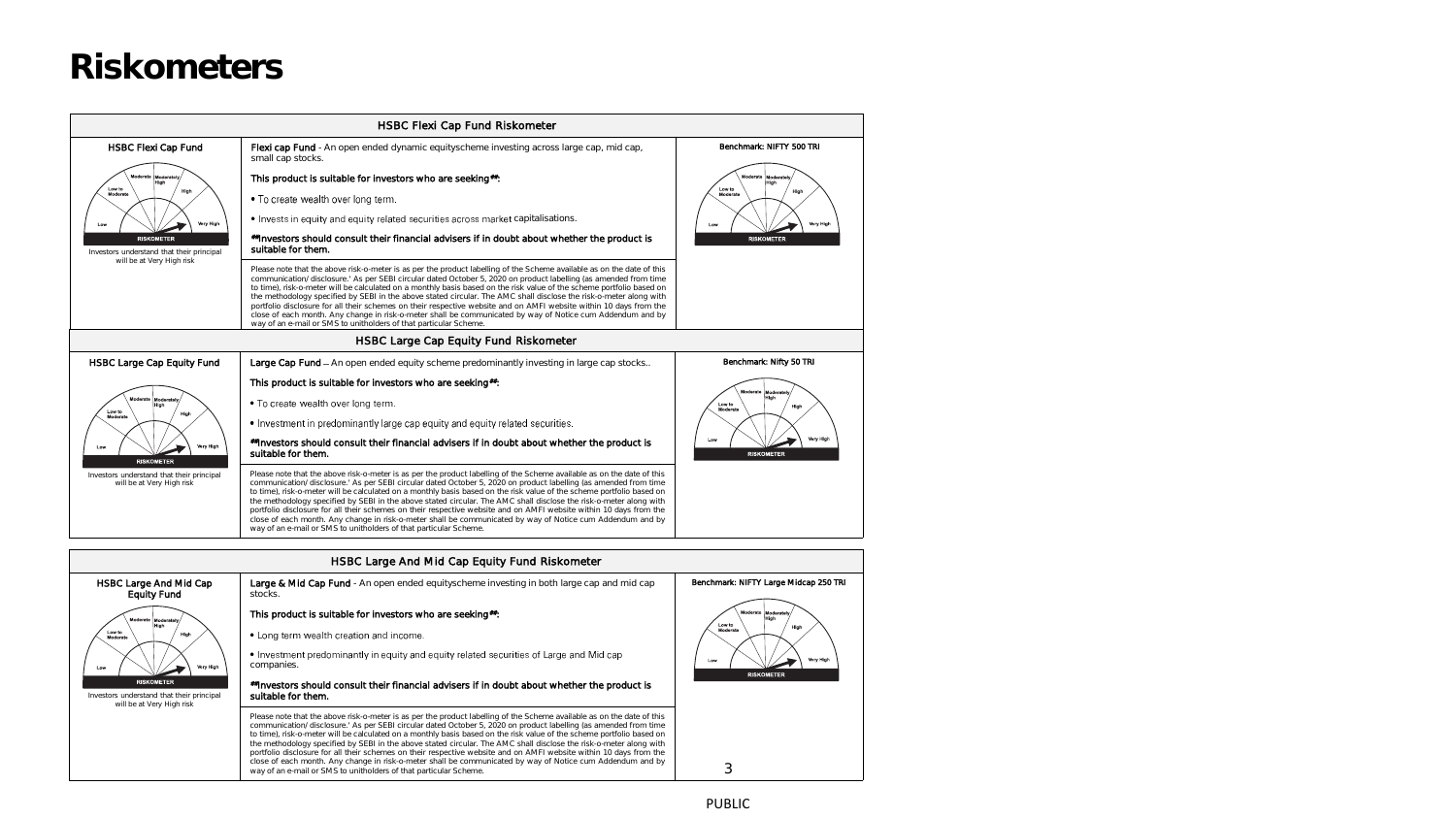### **Riskometers**

| <b>HSBC Equity Hybrid Fund Riskometer</b>                                                                                                                                                              |                                                                                                                                                                                                                                                                                                                                                                                                                                                                                                                                                                                                                                                                                                                                                                                                     |                                                                                                                                              |  |  |  |  |
|--------------------------------------------------------------------------------------------------------------------------------------------------------------------------------------------------------|-----------------------------------------------------------------------------------------------------------------------------------------------------------------------------------------------------------------------------------------------------------------------------------------------------------------------------------------------------------------------------------------------------------------------------------------------------------------------------------------------------------------------------------------------------------------------------------------------------------------------------------------------------------------------------------------------------------------------------------------------------------------------------------------------------|----------------------------------------------------------------------------------------------------------------------------------------------|--|--|--|--|
| <b>HSBC Equity Hybrid Fund</b><br>Moderate Moderately<br>Low to<br>High<br>Moderate<br>Very High<br>Low<br><b>RISKOMETER</b><br>Investors understand that their principal<br>will be at Very High risk | <b>Aggressive Hybrid fund -</b> An open ended Hybrid scheme investing predominantly in equity and<br>equity related instruments<br>This product is suitable for investors who are seeking#:<br>• Long term wealth creation and income.<br>• Invests in equity and equity related securities and fixed Income instruments.<br>**Investors should consult their financial advisers if in doubt about whether the product is<br>suitable for them.                                                                                                                                                                                                                                                                                                                                                     | Benchmark: S&P BSE 200 TRI Index<br>Moderate Moderately<br>Low to<br>High<br>Moderate<br>Very High<br>Low<br><b>RISKOMETER</b><br>Benchmark: |  |  |  |  |
|                                                                                                                                                                                                        | Please note that the above risk-o-meter is as per the product labelling of the Scheme available as on the date of this<br>communication/ disclosure.' As per SEBI circular dated October 5, 2020 on product labelling (as amended from time<br>to time), risk-o-meter will be calculated on a monthly basis based on the risk value of the scheme portfolio based on<br>the methodology specified by SEBI in the above stated circular. The AMC shall disclose the risk-o-meter along with<br>portfolio disclosure for all their schemes on their respective website and on AMFI website within 10 days from the<br>close of each month. Any change in risk-o-meter shall be communicated by way of Notice cum Addendum and by<br>way of an e-mail or SMS to unitholders of that particular Scheme. | CRISIL Composite Bond Fund Index<br>Moderate Moderately<br>Low to<br>High<br>Moderate<br>Very High<br>Low<br><b>DICKOMETER</b>               |  |  |  |  |

| <b>HSBC Focused Equity Fund Riskometer</b>                                                                                                                                                                      |                                                                                                                                                                                                                                                                                                                                                                                                                                                                                                                                                                                                                                                                                                                                                                                                     |                                                                                                                                  |  |  |  |  |
|-----------------------------------------------------------------------------------------------------------------------------------------------------------------------------------------------------------------|-----------------------------------------------------------------------------------------------------------------------------------------------------------------------------------------------------------------------------------------------------------------------------------------------------------------------------------------------------------------------------------------------------------------------------------------------------------------------------------------------------------------------------------------------------------------------------------------------------------------------------------------------------------------------------------------------------------------------------------------------------------------------------------------------------|----------------------------------------------------------------------------------------------------------------------------------|--|--|--|--|
| <b>HSBC Focused Equity Fund</b><br>Moderate Moderately<br>High<br>Low to<br>High<br>Moderate<br>Very High<br>Low<br><b>RISKOMETER</b><br>Investors understand that their principal<br>will be at Very High risk | <b>Focused Fund -</b> An open ended equity scheme investing in maximum 30 stocks across market<br>caps (i.e. Multi-Cap).<br>This product is suitable for investors who are seeking.<br>• Long term wealth creation.<br>• Investment in equity and equity related securities across market capitalization in maximum 30<br>stocks.<br>**Investors should consult their financial advisers if in doubt about whether the product is<br>suitable for them.                                                                                                                                                                                                                                                                                                                                             | Benchmark: S&P BSE 200 TRI<br>Moderate Moderately<br>High<br>Low to<br>High<br>Moderate<br>Very High<br>Low<br><b>RISKOMETER</b> |  |  |  |  |
|                                                                                                                                                                                                                 | Please note that the above risk-o-meter is as per the product labelling of the Scheme available as on the date of this<br>communication/ disclosure.' As per SEBI circular dated October 5, 2020 on product labelling (as amended from time<br>to time), risk-o-meter will be calculated on a monthly basis based on the risk value of the scheme portfolio based on<br>the methodology specified by SEBI in the above stated circular. The AMC shall disclose the risk-o-meter along with<br>portfolio disclosure for all their schemes on their respective website and on AMFI website within 10 days from the<br>close of each month. Any change in risk-o-meter shall be communicated by way of Notice cum Addendum and by<br>way of an e-mail or SMS to unitholders of that particular Scheme. |                                                                                                                                  |  |  |  |  |

4